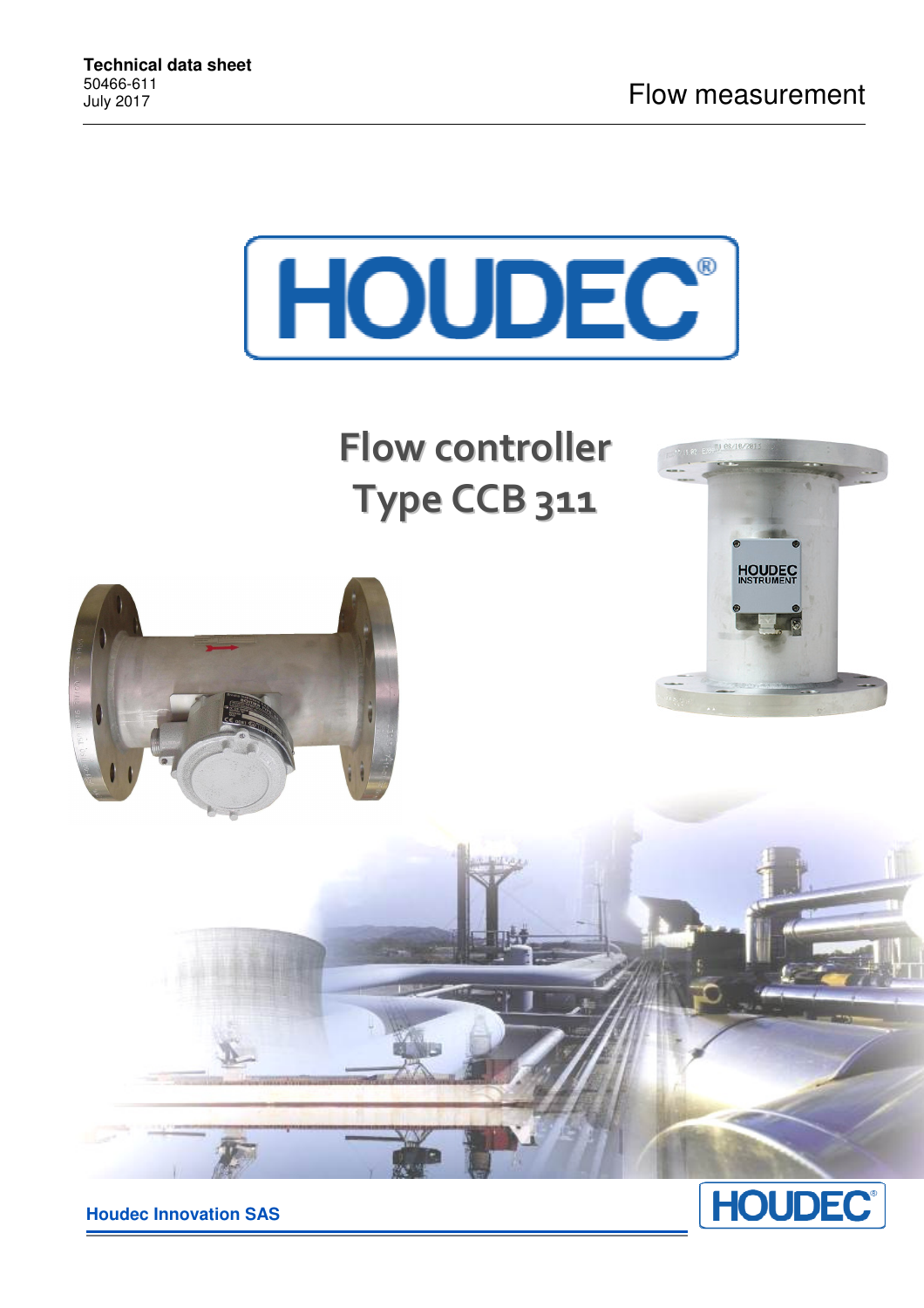# Flow measurement

### Features

- Suitable for liquids (gases on request)
- Low flow switch
- Low pressure drop

#### Use

The float switch CCB 311 is particullary designed to detect low flows in horizontal or vertical pipes (with an ascending flow direction). The type CCB 311 flow controller is robustly and simply designed.

## **Principle**

An articulated flap placed perpendicular to the flow, moves in function with the flow. An extemal magnetic contact is activated by the magnet placed on the flap. (The magnet is protected of corrosive medium by a stainless steel jacket.)

## **Description**

This appliance consists of:

- A stainless steel 316L body
- A stainless steel 316L flap
- A stainless steel 316L diaphragm
- The connection is made by stainless steel fixed flanges (Standard ISO PN NF EN1092 or ANSI B16-5)
- Contact of alarm according to use
	- 1 or 2 reed switch in aluminium housing IP65 equipped with a packing gland
	- 1 or 2 reed switch in explosion proof housing Ex dIIC T6 Gb equipped with a packing gland
	- 1 or 2 reed switch in housing Ex ia IIC T6 equipped with a packing gland

Other constructions are available on request:

- Screewed connection (G1" or G1" 1/2 or G2")
	- Other standard flanges
	- Other material
	- High pressure

# Technical characteristics

| <b>ND</b>   | <b>Max.</b> flow $(1)(3)$<br>$m^3/h$<br>Liquid SG=1 | $m^3/h$           | Switching flow (1) (3)<br>Liquid SG=1 | Possible range of switching flow on<br>request $(2)(3)$<br>$m^3/h$ Liquid SG=1 |                 |  |
|-------------|-----------------------------------------------------|-------------------|---------------------------------------|--------------------------------------------------------------------------------|-----------------|--|
|             |                                                     | <b>HORIZONTAL</b> | <b>VERTICAL</b>                       | <b>HORIZONTAL</b>                                                              | <b>VERTICAL</b> |  |
| 40 (1"1/2)  | 20                                                  | 0.4               | 0.8                                   | $0.2$ à 1.7                                                                    | $0.3$ à $2$     |  |
| 50 $(2")^*$ | 20                                                  | 0.4               | 0.8                                   | $0.2$ à 1.7                                                                    | $0.3$ à 2       |  |
| 65(2"1/2)   | 35                                                  | 0.6               |                                       | $0.3$ à 2.4                                                                    | $0.35$ à $3$    |  |
| $80(3")^*$  | 55                                                  | 0.7               | . .4                                  | $0.4$ à 2.7                                                                    | $0.5$ à 4       |  |
| $100(4")^*$ | 85                                                  |                   | ∩                                     | $0.5$ à $3.8$                                                                  | $0.6$ à $6.5$   |  |
| 125(5")     | 132                                                 | 1.5               | 3                                     | $0.8$ à 4.8                                                                    | là8             |  |
| 150 (6")*   | 190                                                 | 1.8               | 3.7                                   | $1.2$ à $5.5$                                                                  | 1.5 à 11.5      |  |
| 200(8")     | 340                                                 | 3.7               | 7.5                                   | $2.7$ à 10                                                                     | $2.5$ à $21$    |  |

\*recommanded ND

(1) Standard versions are delivered with a contact adjusted on the indicated values.

- (2) On request, the device can be delivered with a contact adjusted on a value included in these limits.

- (3) The values are communicated for decreasing flows; in the case of increasing flows, to consult the Engineering department.

#### **Standard operating conditions**

Pressure: 16 bar

Temperature: -30°C to +125°C

#### **Contact**

Bistable changeover reed contact Max. power 60VA/60W (resistive load) Max. current: 1A Max. voltage: 250Vac/Vdc (Double switch on request)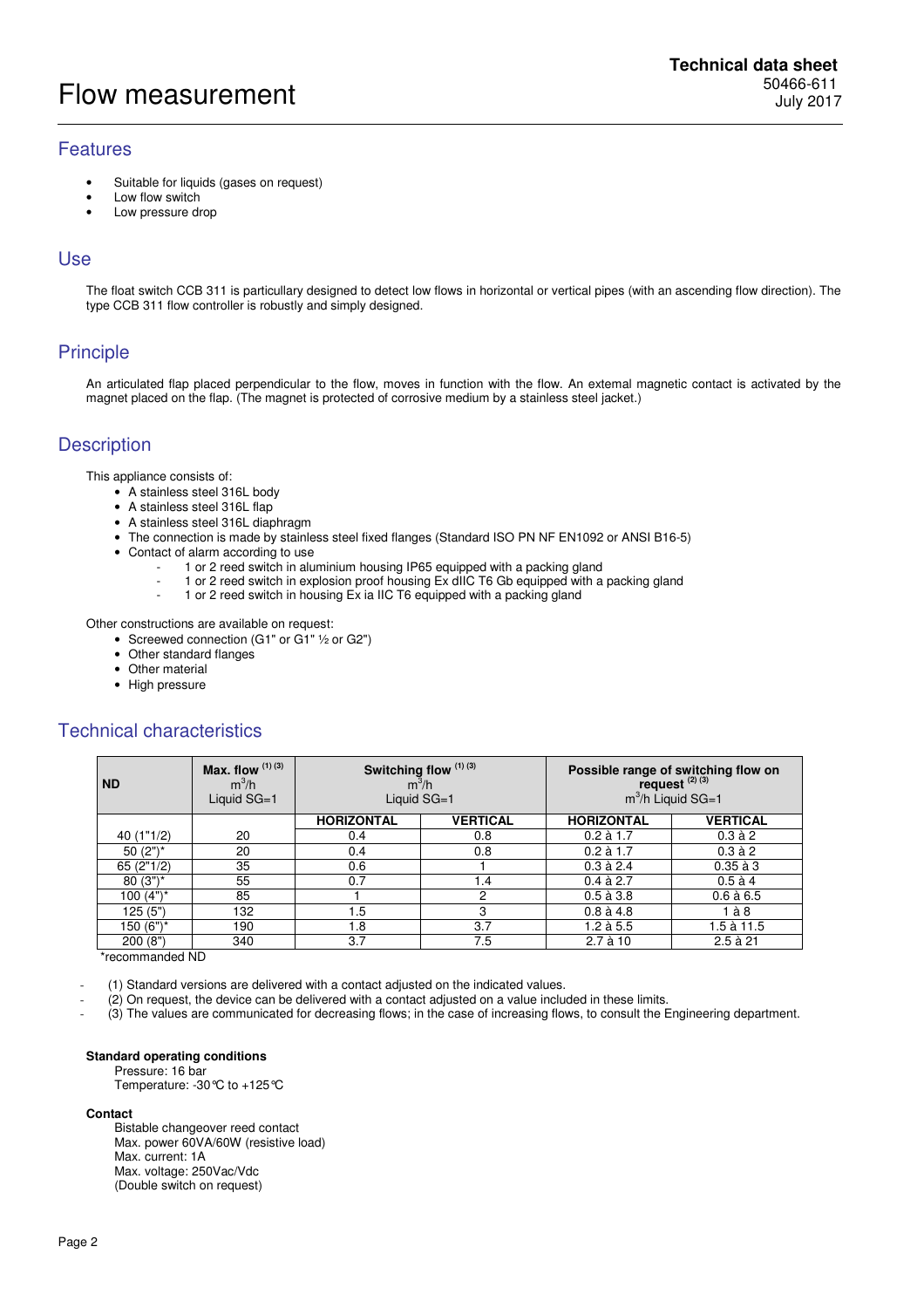# Flow measurement

# **Technical data sheet** 50466-611<br>July 2017



#### **Standard dimensions with flange NP16 according to NF EN1092-1 : ex 29203(2007) (Code C1)**

| <b>ND</b> | ØD  | ØK  | ØG  | N  | ØF |   | D  | ØC    |     | н   |
|-----------|-----|-----|-----|----|----|---|----|-------|-----|-----|
| 40        | 150 | 110 | 88  |    | 18 |   | 18 | 60.3  | 250 | 95  |
| 50        | 165 | 125 | 102 |    | 18 |   | 20 | 60.3  | 250 | 95  |
| $65*$     | 185 | 145 | 122 |    | 18 |   | 18 | 88.9  | 250 | 105 |
| $65*$     | 185 | 145 | 122 |    | 18 |   | 18 | 88.9  | 250 | 105 |
| 80        | 200 | 160 | 138 |    | 18 |   | 20 | 88.9  | 275 | 110 |
| 100       | 220 | 180 | 158 |    | 18 |   | 22 | 114.3 | 275 | 125 |
| 125       | 250 | 210 | 188 |    | 18 |   | 22 | 141.3 | 300 | 135 |
| 150       | 285 | 240 | 212 |    | 22 | ົ | 22 | 159   | 300 | 150 |
| 200       | 340 | 295 | 268 | 12 | 22 | ົ | 24 | 219.1 | 325 | 175 |

\* For ND65, the standards flanges have 8 holes but if need be they exist with 4 holes (to be specified on the order)

|  |  |  | Standard dimensions with flange Class 150 according to NF EN1759-1 / ANSI B16-5 (Code C2) |  |
|--|--|--|-------------------------------------------------------------------------------------------|--|
|  |  |  |                                                                                           |  |

| <b>ND</b>  | ØD  | ØK    | ØG    | N | ØF   |     | IJ         | ØC    |     | п   |
|------------|-----|-------|-------|---|------|-----|------------|-------|-----|-----|
| 1"1/2      | 127 | 98.4  | 73.2  |   | 15.9 | 1.6 | 17.5       | 60.3  | 250 | 95  |
| יוח        | 152 | 120.6 | 91.9  |   | 19   | 1.6 | $^{\circ}$ | 60.3  | 250 | 95  |
| 2"1/2      | 178 | 139.7 | 104.6 |   | 19   | 1.6 | 22.2       | 88.9  | 250 | 105 |
| ייכ        | 190 | 152.4 | 127.0 |   | 19   | 1.6 | 23.8       | 88.9  | 275 | 110 |
| ∕'         | 229 | 190.5 | 157.2 |   | 19   | 1.6 | 27         | 114.3 | 275 | 125 |
| г"         | 254 | 215.9 | 185.7 |   | 22.2 | 1.6 | 28         | 141.3 | 300 | 135 |
| 6"         | 279 | 241.3 | 215.9 |   | 22.2 | 1.6 | 25.4       | 159   | 300 | 150 |
| $^{\circ}$ | 343 | 298.4 | 269.7 |   | 22.2 | 1.6 | 28.6       | 219.1 | 325 | 175 |

### Installation and maintenance

This device can be mounted on a horizontal or vertical pipe; the direction of the flow must be ascending with vertical pipe mounting. In case of horizontal mounting, the contact must be fitted on the lower part. No particular maintenance is required althought it should be kept in clean condition.

### Spare parts

Switch Housing Switch